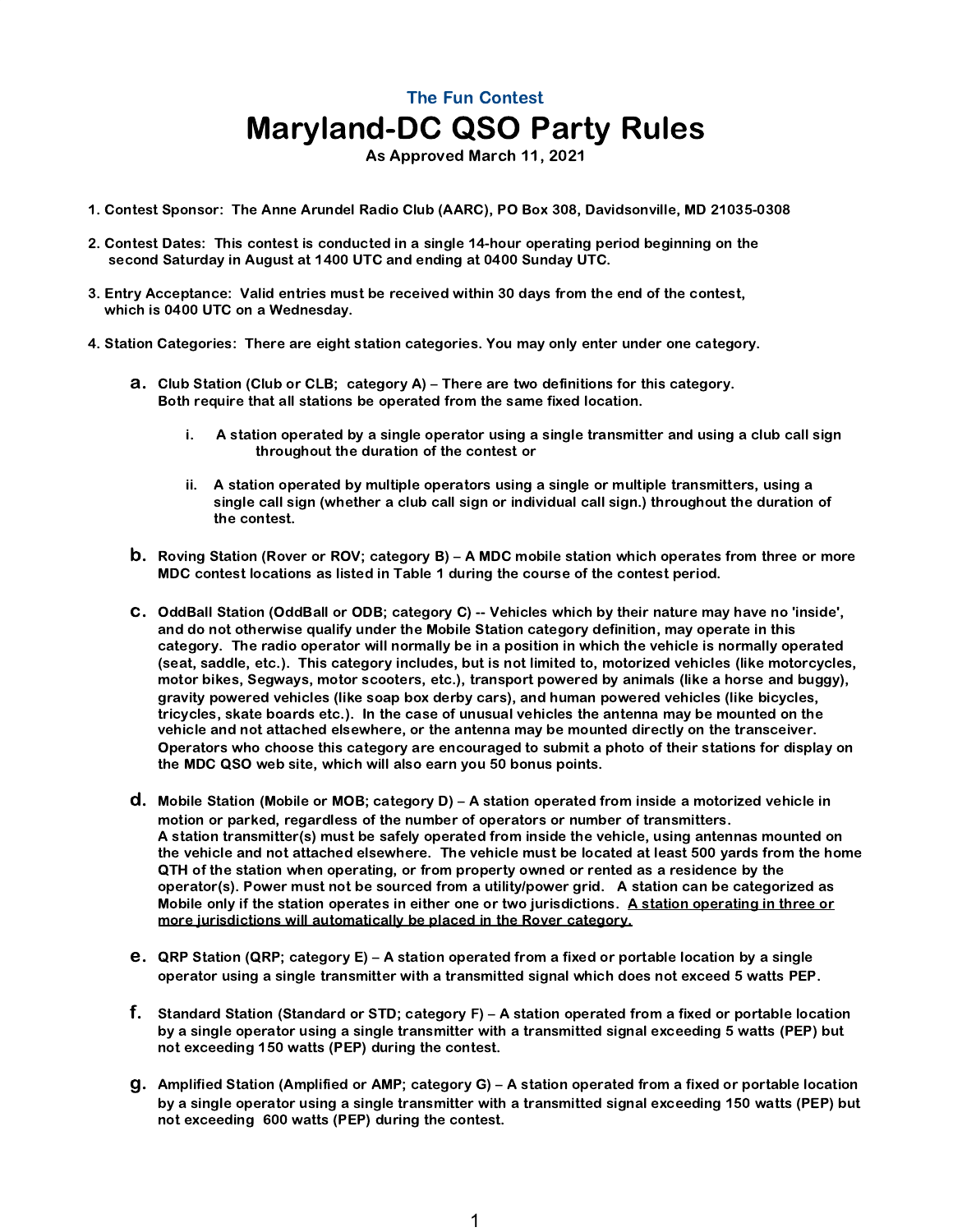As Approved March 11, 2021

- h. Unlimited (Unlimited or UNL; category H) A station operated from a fixed or portable location by a single operator using a single transmitter with a transmitted signal that has exceeded 600 watts (PEP) during the contest.
- 5. Modes: Only three transmitting modes are allowed.
	- a. Phone: Any phone mode may be used.
	- b. CW: Only International Morse Code may be used.
	- c. Digital: Any digital mode may be used, such as PSK31, RTTY, FT8, and FT4.

6. The Exchange: The exchange is simple. You give your Station Category (e.g. Club, Mobile, QRP, etc.) and Location to each contacted station. Your location will be as follows:

For stations outside of Canada and the United States, use your country.

For Canadian and non-MDC stations, use your province or state.

For MDC stations, use your county or city as indicated below in Table 1.

NOTE: The exchange for FT4 or FT8 transmissions is slightly different. Details of the FT4/FT8 QSO procedure are described below in paragraph 14.

| No.            | <b>County/City</b>      | Abbreviation | No. | <b>County/City</b>     | Abbreviation |
|----------------|-------------------------|--------------|-----|------------------------|--------------|
| 1              | Allegany                | <b>ALY</b>   | 14  | <b>Howard</b>          | <b>HWD</b>   |
| $\overline{2}$ | <b>Anne Arundel</b>     | <b>ANA</b>   | 15  | Kent                   | <b>KEN</b>   |
| 3              | <b>Baltimore City</b>   | <b>BAL</b>   | 16  | Montgomery             | <b>MON</b>   |
| $\overline{4}$ | <b>Baltimore County</b> | <b>BCT</b>   | 17  | <b>Prince George's</b> | <b>PGE</b>   |
| 5              | <b>Calvert</b>          | <b>CLV</b>   | 18  | <b>Queen Anne</b>      | QAN          |
| 6              | Caroline                | <b>CLN</b>   | 19  | St. Mary's             | <b>STM</b>   |
| $\overline{7}$ | Carroll                 | <b>CRL</b>   | 20  | <b>Somerset</b>        | <b>SMR</b>   |
| 8              | <b>Cecil</b>            | <b>CEC</b>   | 21  | Talbot                 | <b>TAL</b>   |
| 9              | <b>Charles</b>          | <b>CHS</b>   | 22  | Washington             | <b>WAS</b>   |
| 10             | <b>Dorchester</b>       | <b>DRC</b>   | 23  | <b>Wicomico</b>        | <b>WIC</b>   |
| 11             | <b>Frederick</b>        | <b>FRD</b>   | 24  | Worcester              | <b>WRC</b>   |
| 12             | Garrett                 | <b>GAR</b>   | 25  | <b>Washington DC</b>   | <b>WDC</b>   |
| 13             | <b>Harford</b>          | <b>HFD</b>   |     |                        |              |

| No. | <b>County/City</b>     | <b>Abbreviation</b> |
|-----|------------------------|---------------------|
| 14  | Howard                 | HWD                 |
| 15  | Kent                   | <b>KEN</b>          |
| 16  | Montgomery             | MON                 |
| 17  | <b>Prince George's</b> | PGE                 |
| 18  | Queen Anne             | QAN                 |
| 19  | St. Mary's             | STM                 |
| 20  | Somerset               | <b>SMR</b>          |
| 21  | <b>Talbot</b>          | TAI                 |
| 22  | Washington             | <b>WAS</b>          |
| 23  | Wicomico               | <b>WIC</b>          |
| 24  | Worcester              | <b>WRC</b>          |
| 25  | <b>Washington DC</b>   | <b>WDC</b>          |
|     |                        |                     |

#### Table-1

Example: *W3VPR this is N3ADF Mobile station in Queen Anne (QAN if using CW) county*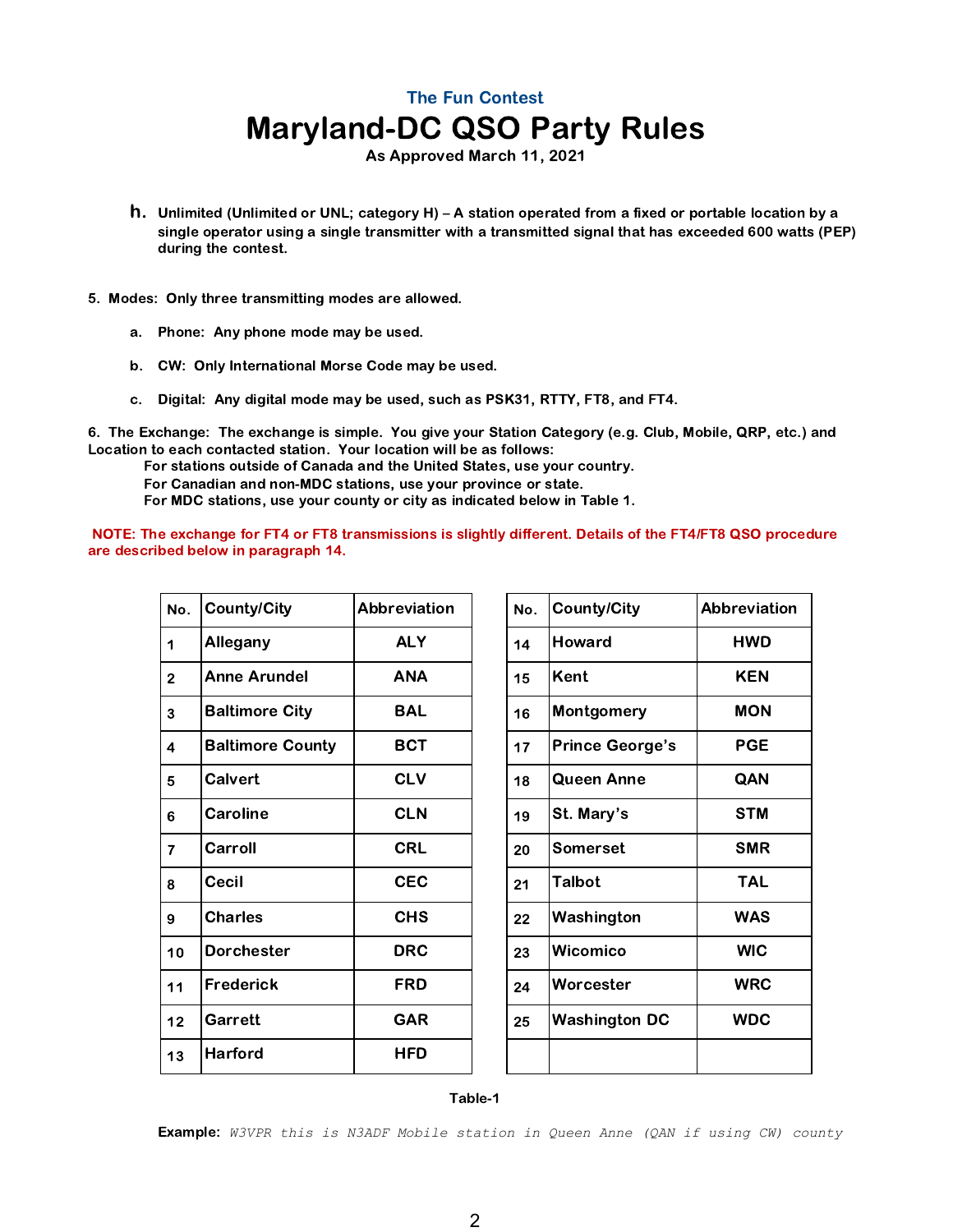As Approved March 11, 2021

 *N3ADF this is W3VPR Club station in Anne Arundel (ANA if using CW) county*

7. Canadian Provinces: The following are the Canadian Provinces and Territories used for the purposes of this contest.

| <b>Province</b>                    | <b>Call Area and Description</b> |  |  |
|------------------------------------|----------------------------------|--|--|
| <b>Newfoundland &amp; Labrador</b> | VO1 or VO2                       |  |  |
| <b>New Brunswick</b>               | VE1-VE9                          |  |  |
| Nova Scotia                        | VE <sub>1</sub>                  |  |  |
| <b>Prince Edward Island</b>        | VE1 or VY2                       |  |  |
| Quebec                             | VE2 or VA2                       |  |  |
| Ontario                            | VE3 or VA3                       |  |  |
| <b>Manitoba</b>                    | VE4                              |  |  |
| Saskatchewan                       | VE <sub>5</sub>                  |  |  |
| Alberta                            | VE <sub>6</sub>                  |  |  |
| <b>British Columbia</b>            | VE7 or VA7                       |  |  |
| <b>Northwest Territories</b>       | VE8                              |  |  |
| <b>Nunavut Territory</b>           | VY <sub>0</sub>                  |  |  |
| <b>Yukon Territory</b>             | VY <sub>1</sub>                  |  |  |

Table-2

Example: *W3VPR this is AG4RR mobile in Kentucky AG4RR this is W3VPR we're a Club station in Anne Arundel (ANA if using CW or digital)county W3VPR this is VE3XYZ, I am a Standard station in Ontario VE3XYZ this is N3ADF. We are a Mobile station in Washington DC. Whiskey Delta Charlie (WDC if using CW or digital).*

#### 8. Miscellaneous Rules:

- a. Make lots of contacts.
- b. Have the most fun allowed by law!
- c. Stations not located in the state of Maryland or the District of Columbia may only receive credit for contacts with stations located in Maryland or the District of Columbia (MDC section).
- d. Stations located in the state of Maryland or District of Columbia may work stations located anywhere.
- e. Club stations must operate from a single location.
- f. Mobile stations must be operated from inside a mobile vehicle, whether in motion or parked, and with antenna(s) mounted on the vehicle or the radio itself and not attached elsewhere.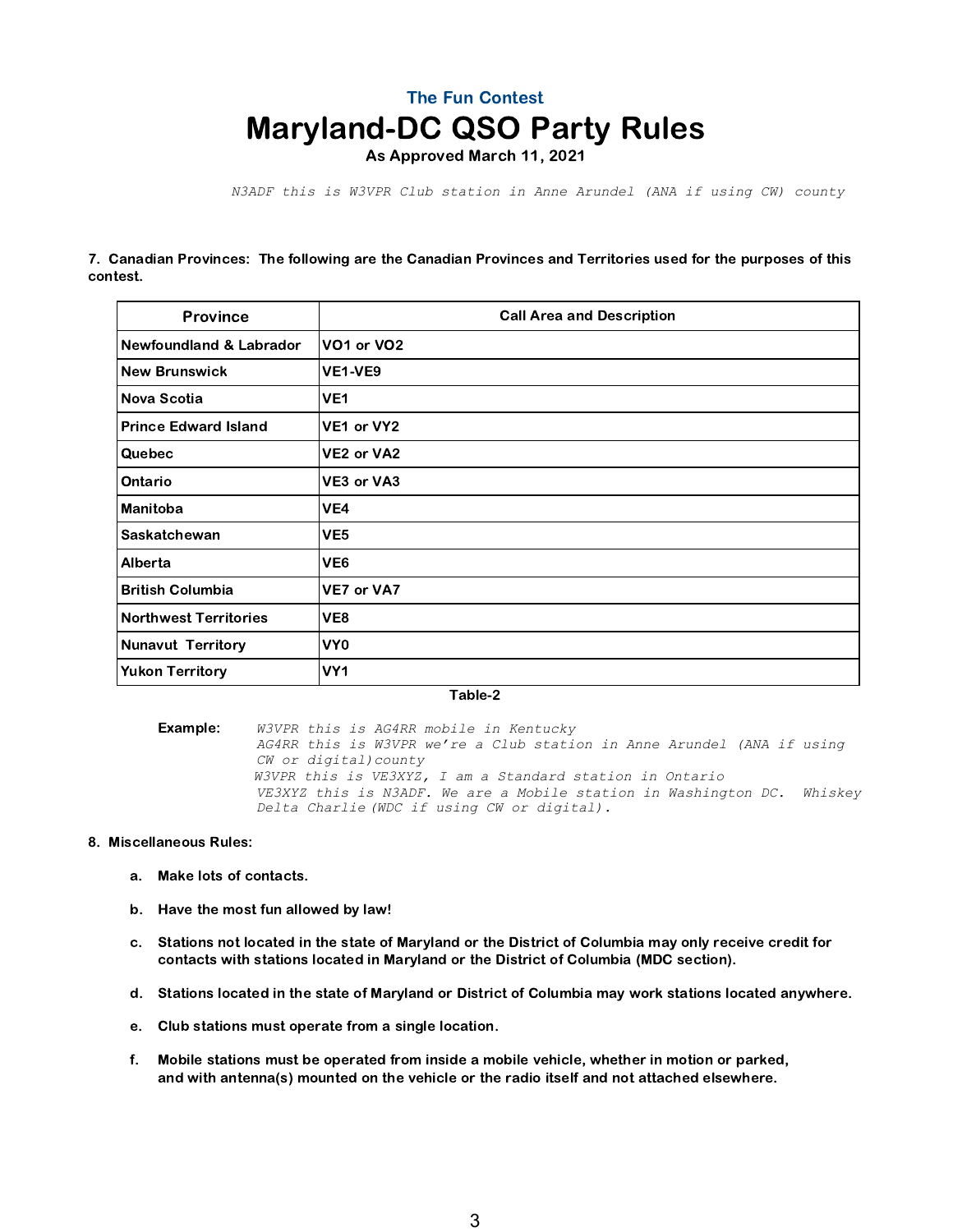As Approved March 11, 2021

- g. All licensed vehicles are considered mobile vehicles, regardless of whether they can move or not. Unlicensed vehicles are considered to be immobile, and therefore must be declared as fixed locations rather than mobile vehicles. Any vehicle which does not have a defined interior will be considered as oddball. Finally unlicensed but operational vehicles will still be considered as mobile vehicles. All vehicles must of course be operated in accordance with local laws.
- h. The use of repeaters, digipeaters, satellite retransmission, or the Internet (e.g. EchoLink) is not allowed.
- **i.** Only simplex contacts are allowed except when split frequency QSOs are made within the same band.
- j. Cross mode contacts are prohibited.
- k. Stations may be worked only once per band per mode except as exempted by paragraph l. below. This means that any stations (so long as one is in one of the locations listed in Table 1) may contact any other station on any band up to three times, provided a different mode is used each time.
- l. Stations that change their location from one MDC entity (as listed in Table 1) to another, shall be considered as a 'new' station, and may be worked again from this new location in all contest modes for contest credit for both stations involved. Similarly non-MDC stations who change their location from one US State, Canadian Province, or country to another shall also be considered a 'new' station.
- m. A station that is both QRP and either Mobile, Rover or Oddball may only enter in one of these categories.
- n. For the MDC QSO party, Alaska and Hawaii count as States only.
- o. Participating stations may not count Maryland as a state they have worked. The emphasis is on working Maryland Counties, Baltimore City or Washington DC.
- p. Contacts made during a net operation may not be included.

Example: You may not participate in the "3905 Century Club" and claim those contacts for the MDC QSO Party.

- q. Maryland-DC Stations submitting a log for the MDC QSO Party may not use a 1x1 call sign (aka Special Event Call Sign), however contacts made with station using a 1x1 call sign will be accepted.
- r. Marine Mobile stations within the waterways of the various Maryland Counties, Baltimore City and Washington DC may participate from the entities in which they are located. Marine Mobile stations on the Chesapeake Bay and more than 100 meters from shore shall be prohibited from participating in this contest.
- s. Stations submitting a paper log for the MDC QSO Party must also submit a Summary Sheet. There are two versions of the Summary Sheet:

Version 1 – A Summary Sheet for non-MDC Stations (Stations not operating in the state of Maryland or the District of Columbia).

Version 2 – A Summary Sheet for MDC stations (Stations operating within the State of Maryland and/or the District of Columbia.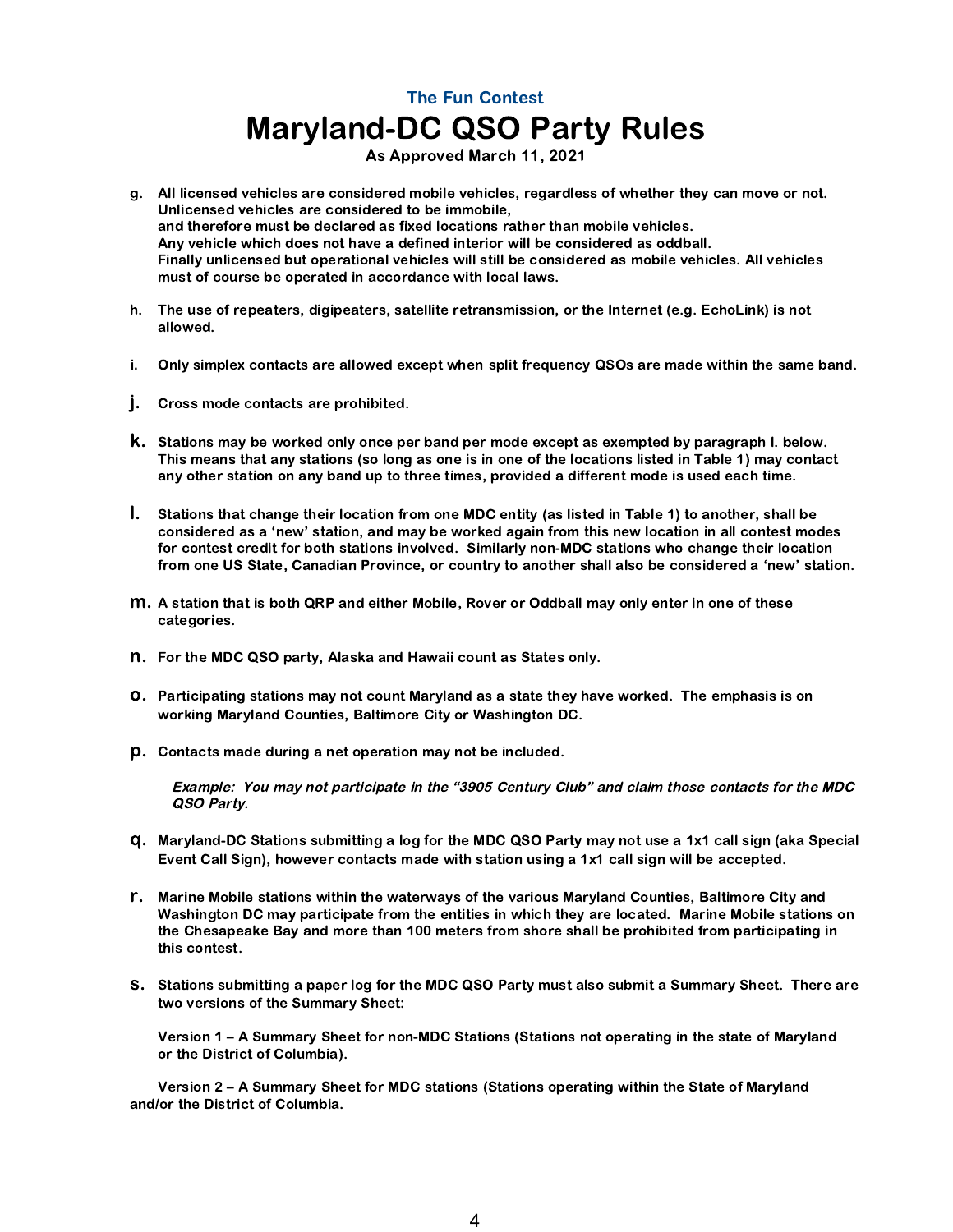As Approved March 11, 2021

t. Self spotting in any form is not permitted. Self-spotting is defined as the practice of sending a spot advertisement of your own station.

Instructions for completing the Summary Sheet, including examples of the two versions, can be viewed and downloaded from the MDC QSO Party website. The two versions of the Summary sheet are available for downloading as a .pdf file document from the MDC QSO Party website: <https://www.w3vpr.org/MDCQSOPlinks>

9. Authorized and Suggested Frequencies: Contacts on WARC bands and 60 meters are not allowed. All other bands may be used. The following are suggested frequencies for use during the contest.

- a. CW: 3.557, 7.045, 14.045, 21.045, 28.045 50.095, 144.095
- b. SSB: 1.895, 3.821, 7.230, 14.271, 21.371, 28.371, 50.131, 144.141, 431.141
- c. FM: 52.525, 146.55, 146.58, 223.40, 446.00
- d. Digital: In accordance with the ARRL Band Plan

#### 10. Scoring:

- a. Contact Points will be based on the mode used to complete the contact, as follows:
	- 1) 3 points if the contact was made in CW mode (using International Morse Code)
	- 2) 2 points if the contact was made using any digital mode, excluding digital voice
	- 3) 1 point if the contact was made using phone, to include digital voice
- b. Multipliers for all entrants: The total of all Contact Points will be multiplied by each of the following multipliers in sequence. (See example below.)
	- 1) Maximum Transmit Power Multiplier: Based on the highest power level used for any contact.
		- a) 3 If the Maximum Transmit Power does not exceed 5 watts PEP.
		- b) 2 If the Maximum Transmit Power exceeds 5 watts PEP but not 150 watts PEP
		- c) 1 If the Maximum Transmit Power exceeds 150 watts PEP but not 600 watts PEP
		- d) 1 If the Maximum Transmit Power exceeds 600 watts PEP
	- **2) Entrants Category Multiplier:** Based on the category for which the station is entered.
		- a) 1 if the Entrants Category is Club or CLB station.
		- b) 3 If the Entrants Category is Rover or ROV station.
		- c) 4 If the Entrants Category is Oddball or ODD station.
		- d) 2 If the Entrants Category is Mobile or MOB station
		- e) 1 If the Entrants Category is QRP Station
		- f) 1 If the Entrants Category is Standard or STD station
		- g) 1 If the Entrants Category is Amplified or AMP station
		- h) 1 If the Entrants Category is Unlimited or UNL station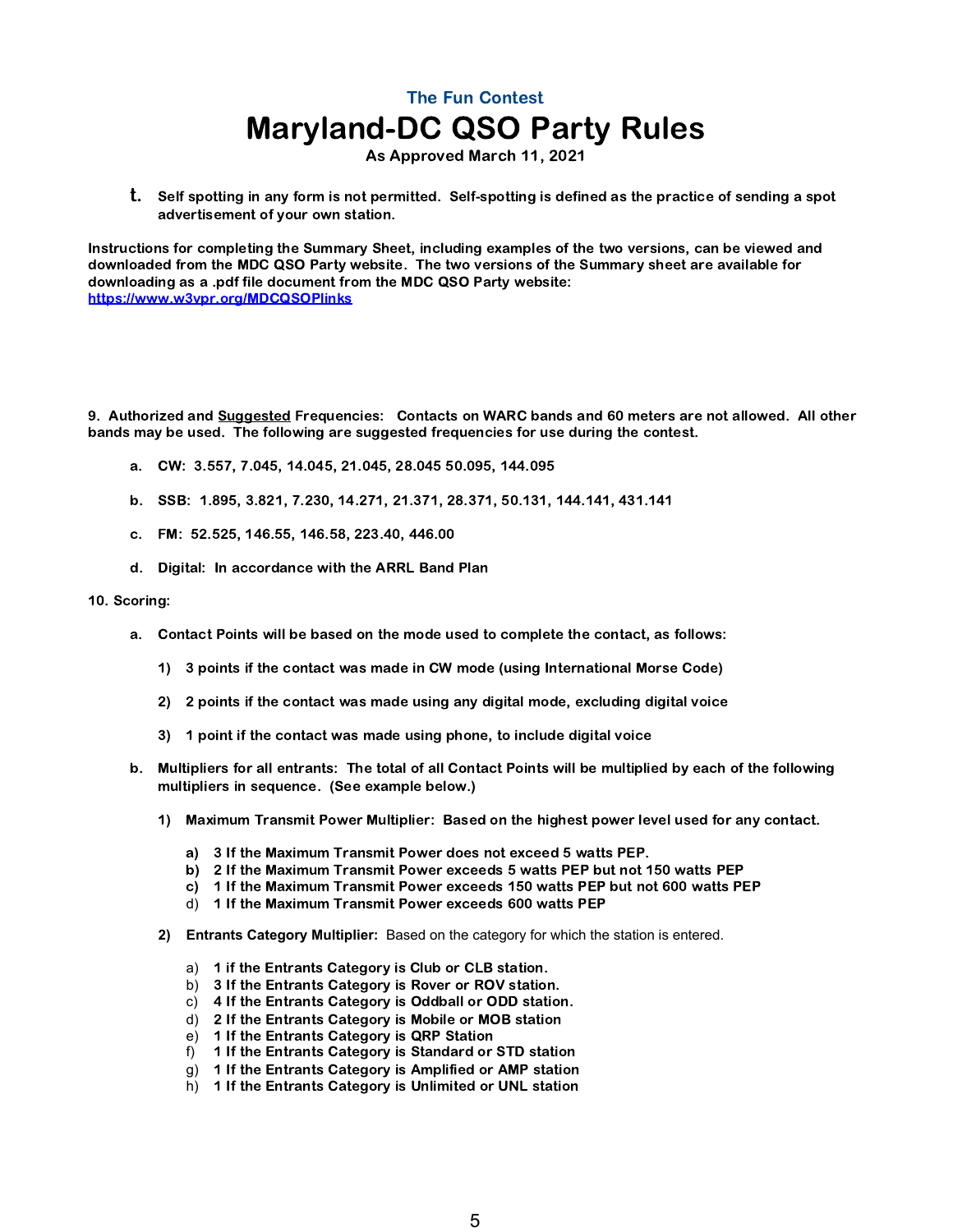As Approved March 11, 2021

- c. Multiplier points for MDC Stations: Stations in Maryland and the District of Columbia earn one multiplier point for making initial contact with the following:
	- 1) Each Maryland County, and cities of Baltimore (BAL) and the District of Columbia (WDC) 25 maximum.
	- 2) Each State (less Maryland) 49 maximum
	- 3) Each Canadian Province 13 maximum
	- 4) Each DXCC country except the United States of America, Canada, Hawaii and Alaska
	- 5) Multiplier points described in 1) through 4) above will be added together before being used as a multiplier.
- d. Multiplier points for non-MDC Stations: Stations not operating from within Maryland or the District of Columbia earn one multiplier point for making initial contacts with: Each Maryland County, the cities of Baltimore (BAL) and the District of Columbia (WDC) – 25 maximum
- e. Bonus Points:
	- 1. Fifty bonus points will be awarded to each station submitting a contest log with at least one confirmed contact with the host club station W3VPR (The call sign of the Anne Arundel Radio Club). The 50 bonus points should be claimed either via Website entry, or on the Summary Sheet which should be submitted with your log.
	- 2. Fifty bonus points will be awarded to each entrant in the Oddball Station category submitting a photograph of their station as operated. This photo may be displayed on the MDC QSO Party web site.
	- 3. Fifty bonus points will be awarded for web form submission of entry, including Cabrillo file. This form is found at [https://www.w3vpr.org/QSO\\_Party\\_Submission](https://www.w3vpr.org/QSO_Party_Submission).
	- 4. FIVE HUNDRED bonus points will be awarded for working all 25 MDC jurisdictions during the MDC QSO party.
	- 5. Inaccuracies in form submissions, especially flagrant ones, may result in reduction of awarded bonus points.
- e. Total Score: You do not need a degree in mathematics to determine your score. If you can add and multiply you are in good shape.
	- i. Add the number of contacts made using each of the three Modes listed in 10.a. above.
	- ii. For each Mode multiply the number of Contact Points noted in 10.a.1), 10.a.2) and 10.a.3) above, by the number of contacts made using that same mode, as just computed. Add those 3 numbers together to produce the number of Contact Points earned.
	- iii. Determine the Maximum Power Multiplier noted in 10.b.1) above, and Category Multiplier noted in 10.b.2) above.
	- iv. Next, based on whether you are entering from within Maryland-DC (MDC) or outside of Maryland-DC. Determine either your In-State Multiplier Points, or your Out-Of-State Multiplier Points as applicable. Consider this amount to be your State Multiplier.
	- v. Now multiply your Contact Points times your Maximum Power Multiplier times your Category Multiplier times your State Multiplier to create your Basic Score. The formula for this is: (Contact Points)x(Maximum Power Multiplier)x(Category Multiplier)x(State Multiplier)=(Basic Score)
	- vi. Next determine if you have earned any bonus points. If you have contacted W3VPR during the contest, in any mode, you earn 50 bonus points. If you have submitted a photo of your Oddball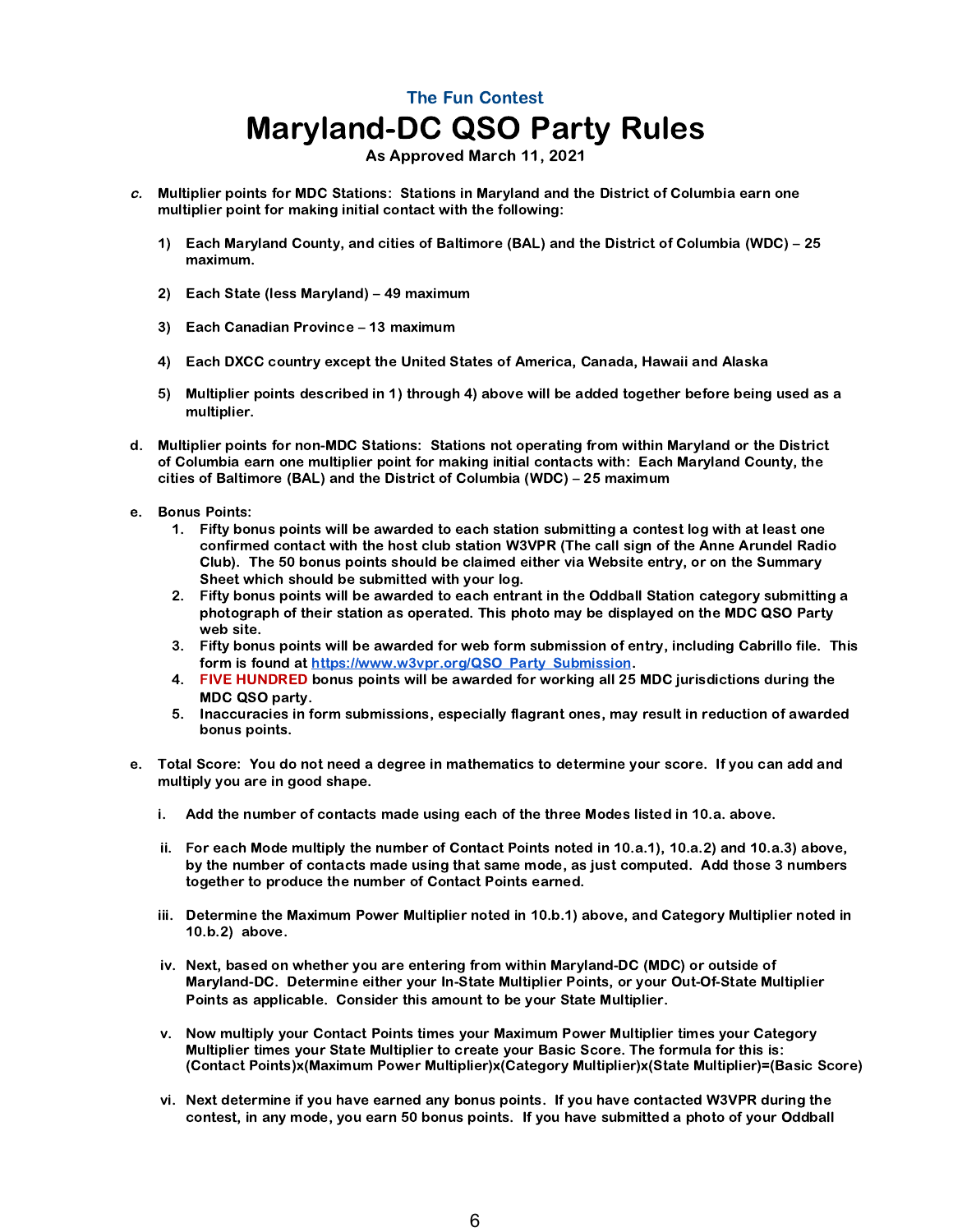As Approved March 11, 2021

station, you earn 50 bonus points. If you are submitting via web form, to include Cabrillo file, you earn 50 bonus points.

vii. Add your Basic Score to your Bonus Points to get your Total Score. The formula follows: (Basic Score)+(Bonus Points)=(Total Score). You are done. You have your Total Score.

Example: If you make 1 phone, 1 CW and 1 digital contact your Contact Points are 1+2+3 or 6. If you then used a maximum transmit power of 100 watts, your power multiplier is 2, and your total is 2x6 or 12. If your entry category is Standard Station(STD), your category multiplier is 1, and your total is 1x12 or 12. If you lived in Maryland and made those 3 contacts with 3 different counties, your state multiplier is 3, and your total becomes 3x12 or 36 points. And finally the bonus points are calculated and added to the basic score. A contact with W3VPR would add 50 bonus points for 36+50 or 86 points. Thus you would report a total of 86 points.

11. QSO Party Logging software: There are several logging software programs that support the MDC QSO Party, which include the creation of a Cabrillo file. Some popular options are listed below:

- *●* <http://www.n3fjp.com/stateqsoparty.html> A very large selection of logging software is available
- http://www.gsl.net/w3km/ -- Download GenLog for free!
- *●* [http://writelog.com](http://writelog.com/) A very large selection of logging software is available
- *●* [http://www.n1mm.com](http://www.n1mm.com/)  This free software can be adapted to a large number of on-air contests.

 NOTE: You are not required to use logging software to document your contacts. The above listing does not infer or imply an endorsement by the Anne Arundel Radio Club or the MDC QSO Party Committee. Caveat emptor (Buyer Beware!). Use all software at your own risk.

12. Logs: All Maryland OSO Party Submissions comply with the following rules:

- a. The participant's QSO Party Log. These may be in the Cabrillo format, in a Microsoft Excel spreadsheet, LibreOffice Calc spreadsheet, or in a legible hand-written form. If we cannot read your handwriting we will not count the contact.
- b. A completed QSO Party Summary Sheet is required. Paper QSO Party logs submitted without a completed QSO Party Summary Sheet will be considered invalid and will not be accepted. The Summary Sheet is available as a .pdf file from the MDC QSO Party website: <http://www.w3vpr.org/MDCQSOPlinks>
- c. Logs and Summary Sheets must be received within 30 days following the end of the contest.
- d. Though we HIGHLY encourage the use of website entry (earning you 50 bonus points!), you may also submit your Logs and Summary Sheets via the US Post Office or by email.

#### **WEBSITE**

[https://www.w3vpr.org/QSO\\_Party\\_Submission](https://www.w3vpr.org/QSO_Party_Submission)

**USPS** 

MDC QSO Party P.O. Box 308 Davidsonville, MD 21035-0308

E-Mail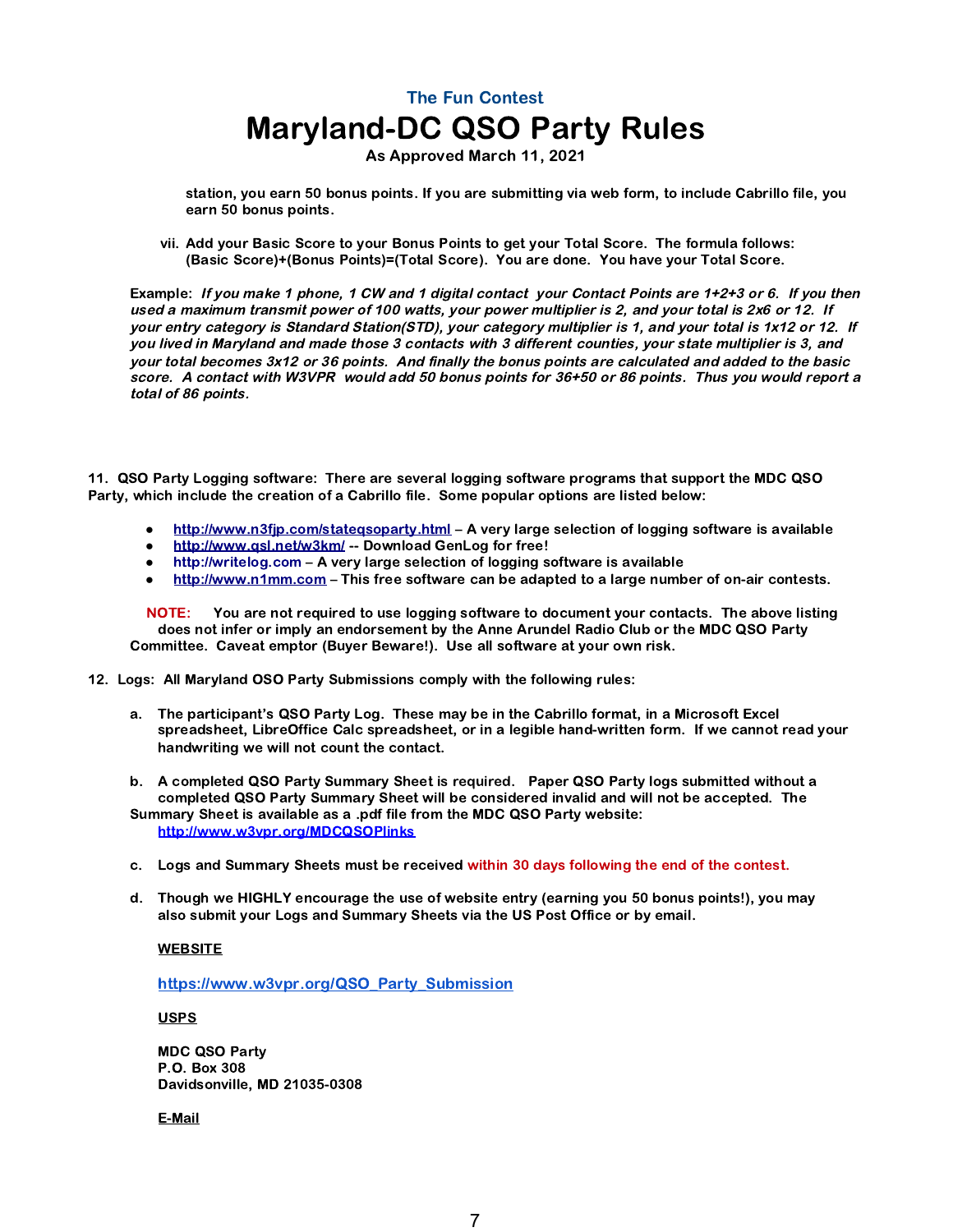As Approved March 11, 2021

#### [MDCQSOP@w3vpr.org](mailto:MDCQSOP@w3vpr.org)

e. All decisions by the Maryland QSO Party Contest Committee concerning any log and/or summary sheet will be considered final. By submitting your entry, you agree to abide by the decisions of the Maryland-DC QSO Party Contest Committee.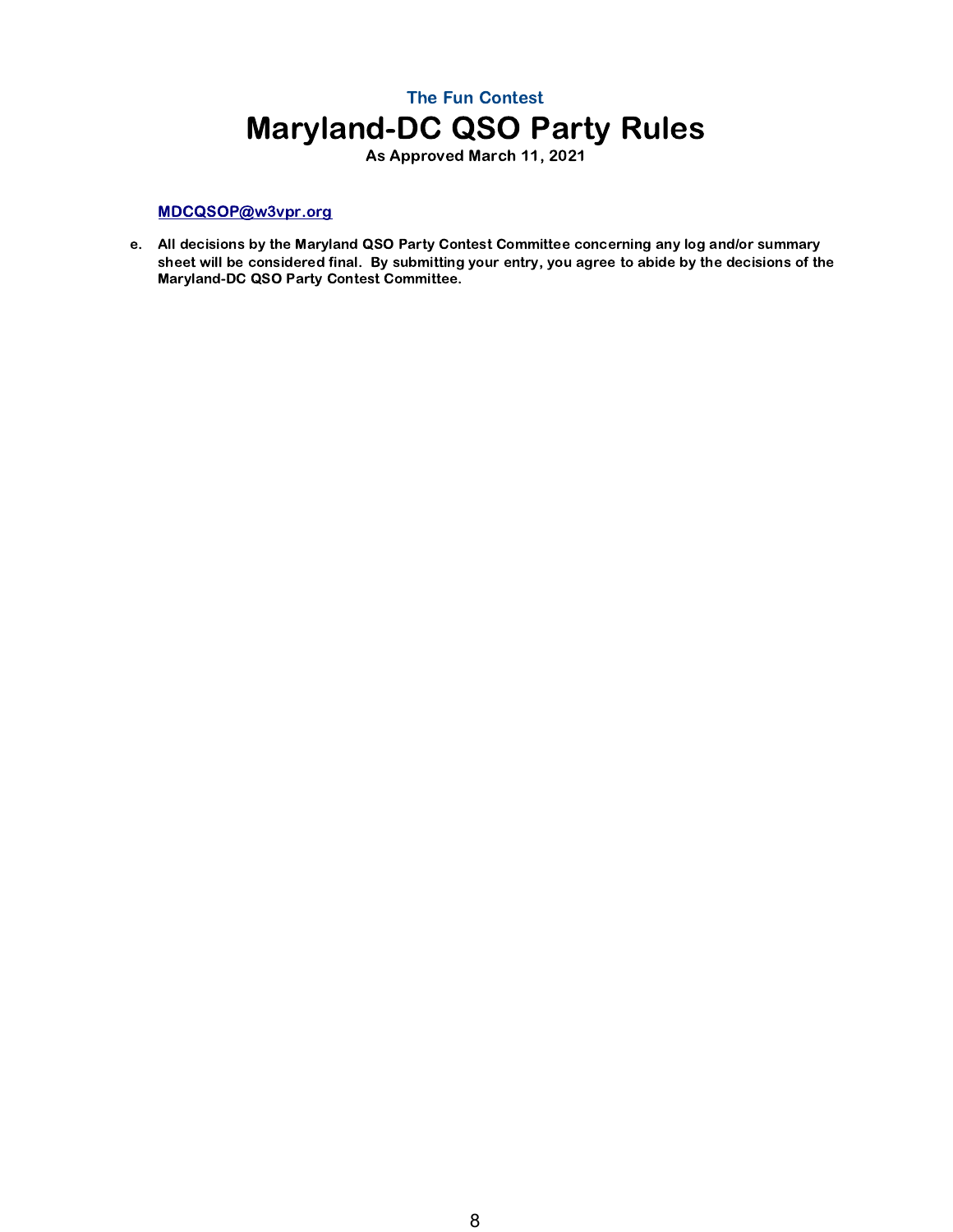As Approved March 11, 2021

- 13. Prizes: Prizes may be awarded in each category and category endorsement as indicated below.
	- a. A plaque and certificate will be awarded to the station with the highest score in each category as long as there are a minimum of five entries submitted in that category or category endorsement. If there are not five entries in a category the first place finisher will receive a certificate acknowledging their accomplishment.
	- b. All other participants will receive a certificate indicating their official standing in their category.
	- c. Any station submitting a log with at least 10 QSOs will receive a "Participating Certificate".
	- d. Additionally, the following endorsements are available for each operating category:
		- i. YL (All of the operators must by YLs).
		- ii. Youth (all of the operators must be under the age of 18).
		- iii. VHF-UHF Only (This category operated only on VHF and/or UHF frequencies).
		- iv. Worked all MDC jurisdictions.

e. The MDC Club Membership Participation trophy will be awarded to the MDC ARRL registered radio club with the highest total participation score. All the points earned by your club's station, plus the points earned by club members operating other participating stations independent of the club station will determine the club's raw participation score. The points earned by any member operating an individual station may be apportioned at the time of submission to as many as three ARRL registered clubs. All points earned by a bona fide ARRL club station using a club call sign will be apportioned to that club. Point assignments may be slightly adjusted to compensate for mathematical rounding.

The 2-digit percentage of the members of your club who participated in the contest will be calculated. The first digit of that percentage will be added to 1 to establish the multiplier. The raw score will be multiplied by this number to produce the total participation score.

Examples: For 09% club member participation, the multiplier is 1. For 27% club member participation, the multiplier is 3.

For 72% club member participation, the multiplier is 8.

This will give smaller clubs a chance to equitably compete against the larger ones, since smaller clubs should find it easier to encourage a high percentage of their members to participate.

Persons or organizations interested in sponsoring a plaque or making a donation may contact [MDCQSOP@w3vpr.org](mailto:MDCQSOP@w3vpr.org) for details.

14. IMPORTANT MESSAGE FOR CONTESTANTS USING FT4/FT8: The Nevada QSO party has developed a method by which the ARRL Field Day mode may be used for FT4 and FT8 QSO Party Contacts. It is our intent to use their system in the Maryland-DC QSO Party for 2020. Currently our system requires location numbers 1 through 25, and category letters A-H. Since Field Day entries are limited to letters A-F, MDC QSO categories f, g, and h will be reported as category F. Because all digital modes are allowed in the Maryland DC QSO Party, provided the correct exchange information can be relayed between contestants, no special rules are required.